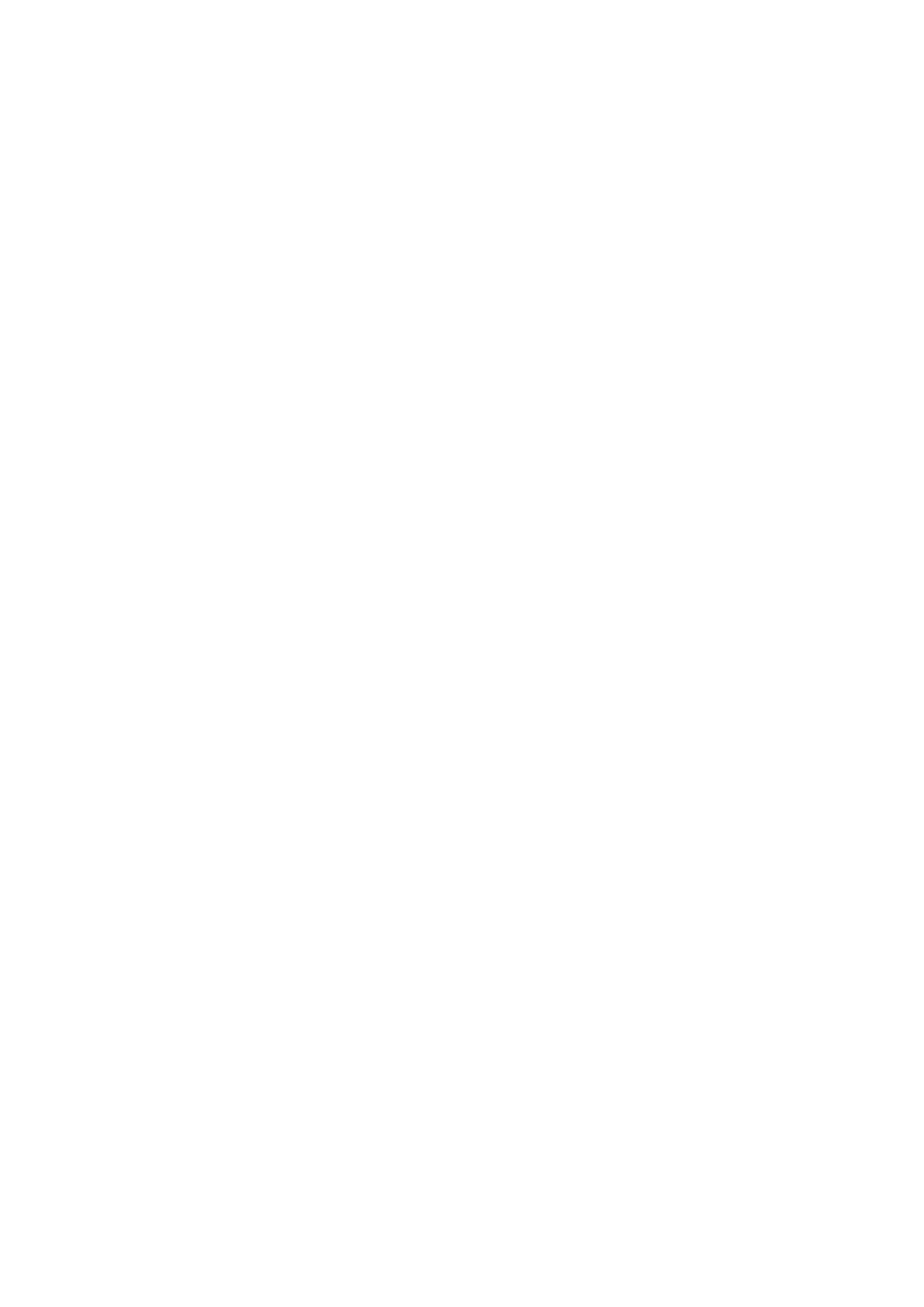In the case of Bulović v. Serbia,

The European Court of Human Rights (Second Section), sitting as a Chamber composed of:

 Françoise Tulkens, *President,*  Antonella Mularoni, Ireneu Cabral Barreto, Vladimiro Zagrebelsky, Dragoljub Popović, András Sajó, Nona Tsotsoria, *judges,* and Sally Dollé, *Section Registrar*,

Having deliberated in private on 11 March 2008,

Delivers the following judgment, which was adopted on that date:

## PROCEDURE

1. The case originated in an application (no. 14145/04) against the State Union of Serbia and Montenegro, lodged with the Court, under Article 34 of the Convention for the Protection of Human Rights and Fundamental Freedoms ("the Convention"), by, at that time, a citizen of the State Union of Serbia and Montenegro, Ms Radmila Bulović ("the applicant"), on 5 April 2004.

2. As of 3 June 2006, following the Montenegrin declaration of independence, Serbia remained the sole respondent in the proceedings before the Court.

3. On 8 June 2004 the applicant's guardian authorised the applicant's father, Mr R. Živanović, to represent the applicant in the proceedings before the Court. The Government of the State Union of Serbia and Montenegro and, subsequently, the Government of Serbia ("the Government") were represented by their Agent, Mr S. Carić.

4. On 2 May 2007 the Court decided to give priority to the application, in accordance with Rule 41 of the Rules of Court, as well as to communicate it to the Government. Applying Article 29 § 3 of the Convention, it decided to rule on its admissibility and merits at the same time.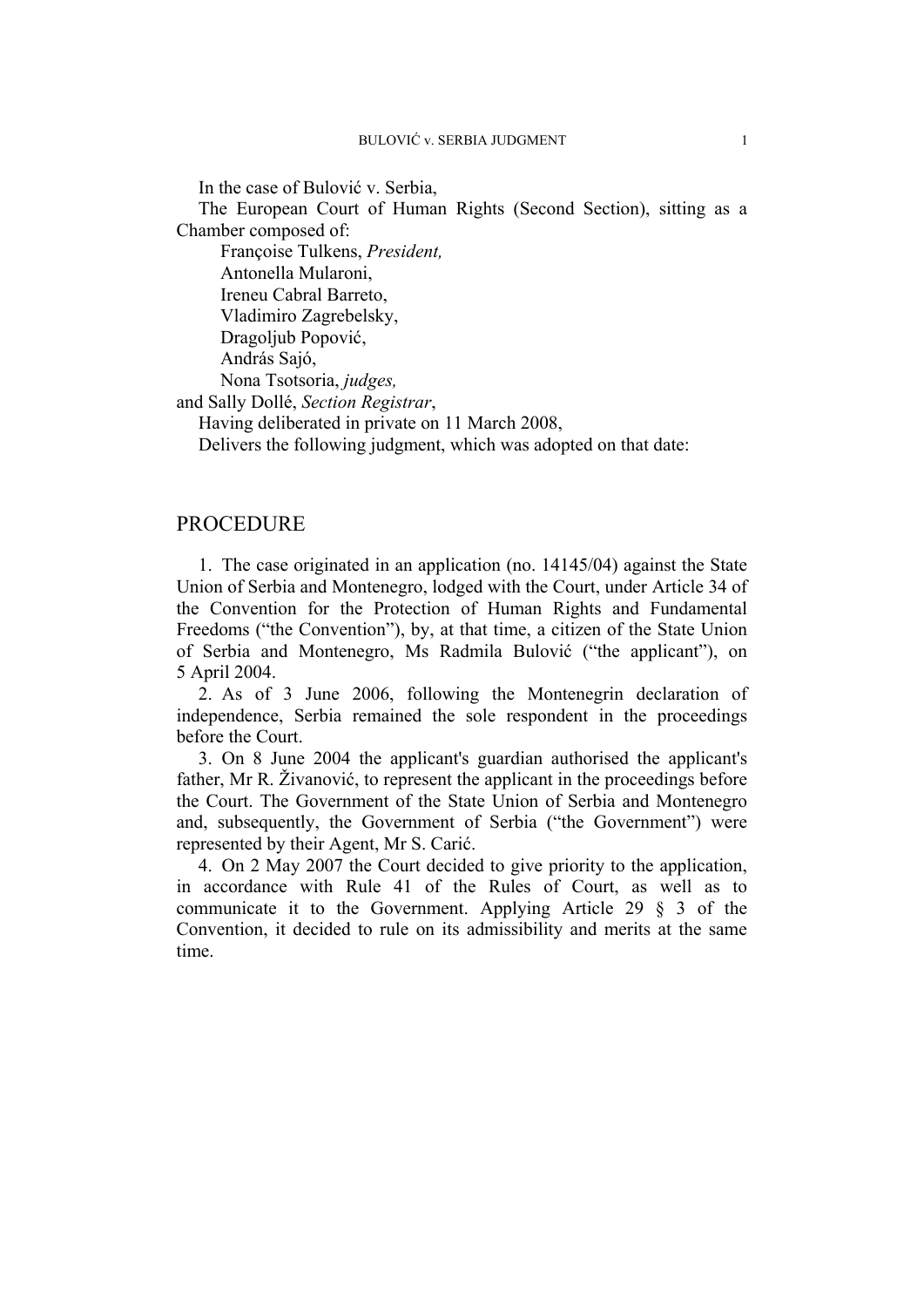# THE FACTS

#### I. THE CIRCUMSTANCES OF THE CASE

5. The applicant was born in 1951 and lives in Subotica.

6. The facts of the case, as submitted by the parties, may be summarised as follows.

#### **A. The first set of civil proceedings**

7. On 9 March 1994 the Municipal Court in Sombor (*Opštinski sud u Somboru*) ruled in favour of the applicant and ordered S.B., her former husband, to pay her a monthly maintenance allowance in the amount of 25% of the minimum salary in Serbia, starting from 10 December 1993, plus the arrears of that allowance which had already accrued, together with statutory interest.

8. By 31 May 1994 this judgment had become final.

# **B. The enforcement proceedings and the second set of civil proceedings**

9. On 9 September 1996 the applicant filed a request for the enforcement of the above judgment and specified that the amount of maintenance due was 5,226 Yugoslav Dinars plus statutory interest. She proposed, in particular, that this enforcement be carried out through the auctioning of the debtors movable assets.

10. On 12 September 1996 the Municipal Court in Sombor ("the Municipal Court") accepted the applicant's request and issued an enforcement order.

11. On 26 September 1996 S.B. filed a complaint against this order, stating that it was not clear how the applicant had calculated the exact amount of the maintenance sought.

12. On 3 February 1998 the Municipal Court instructed S.B. to institute separate civil proceedings wherein he could request that the proposed enforcement be declared "inadmissible" (*nedopušteno*).

13. On 13 April 1998 S.B. filed a claim to this effect.

14. On 27 November 1998 the Municipal Court ordered the stay of the enforcement proceedings until the conclusion of the separate civil suit.

15. On 23 December 2002 the Municipal Court resumed the enforcement proceedings *ex officio*, having found, *inter alia*, that as of 30 June 1999 the separate civil suit had itself been suspended pending the outcome of another case.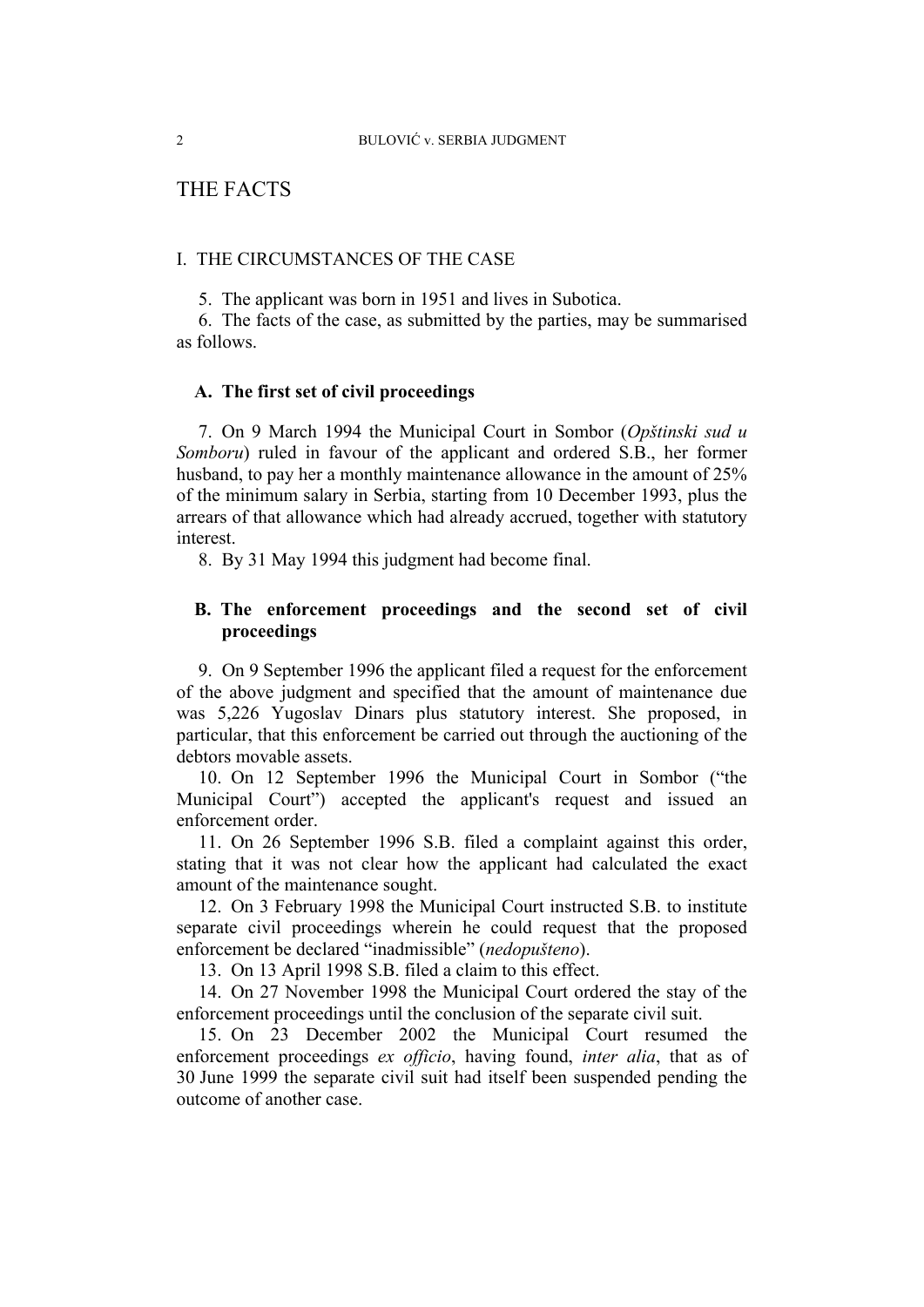16. On 25 February 2003 S.B. again requested that the enforcement proceedings be stayed, given the subsequent re-opening of the separate civil suit.

17. On 25 July 2003 the Social Care Centre appointed a temporary guardian to act on behalf of the applicant, who had in the meantime been stripped of her legal capacity.

18. On 2 December 2003 the applicant's guardian requested that the enforcement proceedings be continued and stated that the separate civil claim filed by S.B. had been dismissed.

19. On 6 April 2004 the Municipal Court rejected the request for the stay of the enforcement proceedings filed on 25 February 2003.

20. On 14 April 2004 S.B. lodged a complaint against this decision.

21. On 25 October 2006 the Municipal Court noted, in an internal document, that the entire enforcement file had, by mistake, been placed in another case file, which was why the complaint of 14 April 2004 had not yet been considered.

22. On 26 October 2006 the three-judge panel of the Municipal Court rejected this complaint and upheld the decision of 6 April 2004.

23. On 1 March 2007 the bailiffs attempted to enter S.B.'s home in order seize his movable assets. They were, however, apparently unable to do so as the "premises were locked".

24. On 27 April 2007 S.B. informed the bailiffs that he had, in the meantime, fully covered his debt to the applicant.

25. On 17 May 2007 the applicant withdrew her enforcement request filed with the Municipal Court, stating that S.B. had paid his debt with costs and interest.

26. On the same date the applicant signed a separate statement to the same effect.

27. On 23 May 2007 the President of the Municipal Court sent a letter to the applicant's lawyer which read as follows:

"As regards ... [your client's] ... enforcement case[,] ... we would like to apologise for ... [its] ... long duration, ... for which there are several reasons such as ... [her] ... failure to appear at scheduled hearings, the lawful stay of these proceedings which had lasted for five years, the ... [time needed to appoint] ... a guardian ... and the unjustifiably long time which the court took to decide in respect of the complaint ... [filed by S.B.] ... against the ... [court's] ... decision of 6 April 2004."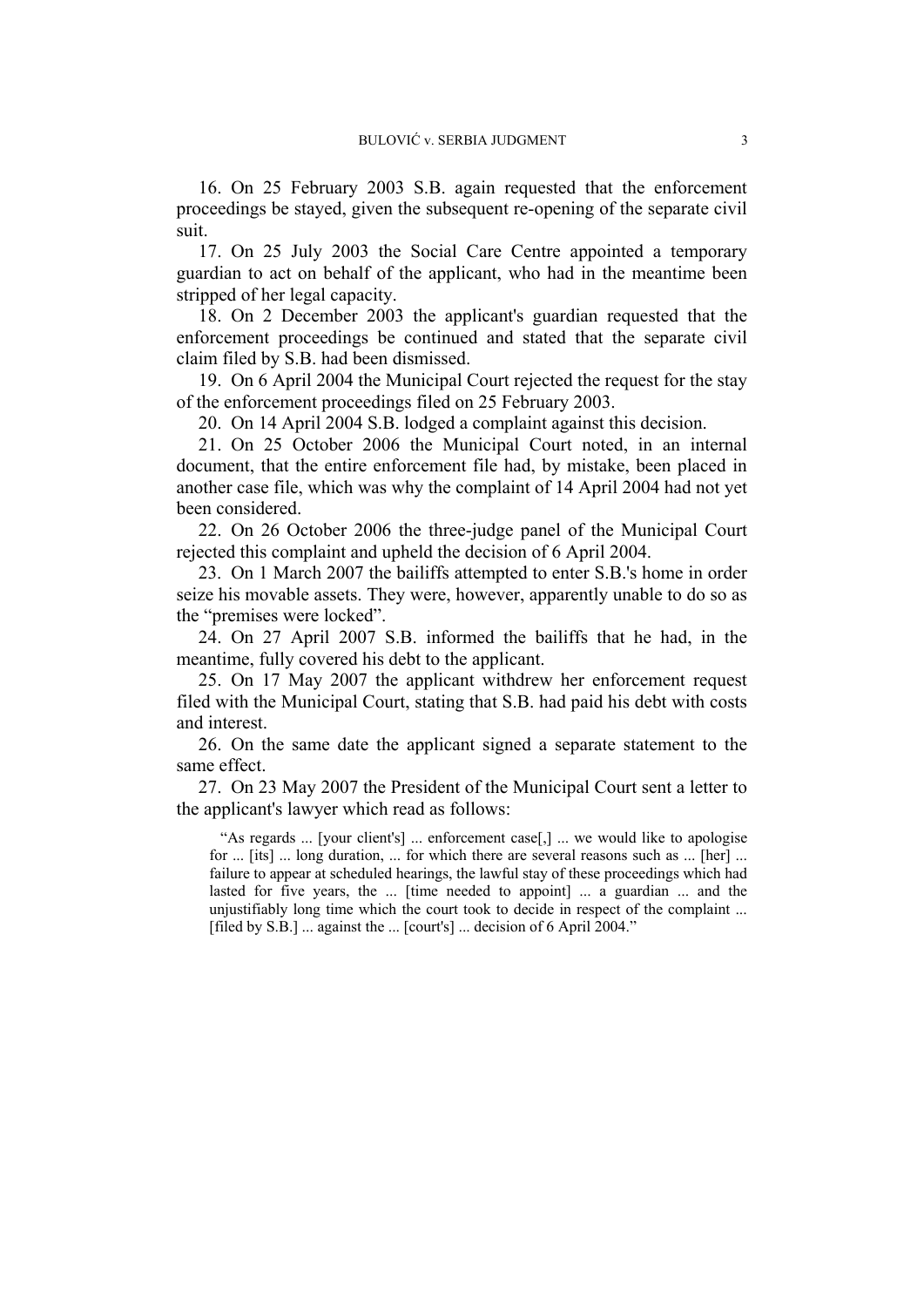#### II. RELEVANT DOMESTIC LAW

# **A. Enforcement Procedure Act 2000 (Zakon o izvršnom postupku; published in the Official Gazette of the Federal Republic of Yugoslavia - OG FRY - no. 28/00, 73/00 and 71/01)**

28. Article 4 § 1 provides that the enforcement court is obliged to proceed urgently.

29. Articles 63-84 regulate enforcement through the auctioning of the debtor's movable assets.

# **B. Enforcement Procedure Act 2004 (Zakon o izvršnom postupku; published in the Official Gazette of the Republic of Serbia - OG RS - no. 125/04)**

30. This Act entered into force on 23 February 2005, thereby repealing the Enforcement Procedure Act of 2000. In accordance with Article 304, however, all enforcement proceedings instituted prior to 23 February 2005 are to be concluded pursuant to the earlier legislation.

#### **C. Relevant provisions of the Obligations Act**

31. The relevant provisions of this Act are set out in the *V.A.M. v. Serbia*  judgment (no. 39177/05, §§ 71 and 72, 13 March 2007).

# THE LAW

#### I. ALLEGED VIOLATION OF ARTICLE 6 § 1 OF THE CONVENTION

32. The applicant did not rely on a specific provision of the Convention. In substance, however, she complained about the respondent State's failure to secure a speedy enforcement of the final judgment rendered in her favour.

33. The Court considers that this complaint falls to be examined under Article 6 § 1 of the Convention, which, in the relevant part, reads as follows:

"In the determination of his [or her] civil rights and obligations ..., everyone is entitled to a ... hearing within a reasonable time by [a] ... tribunal ..."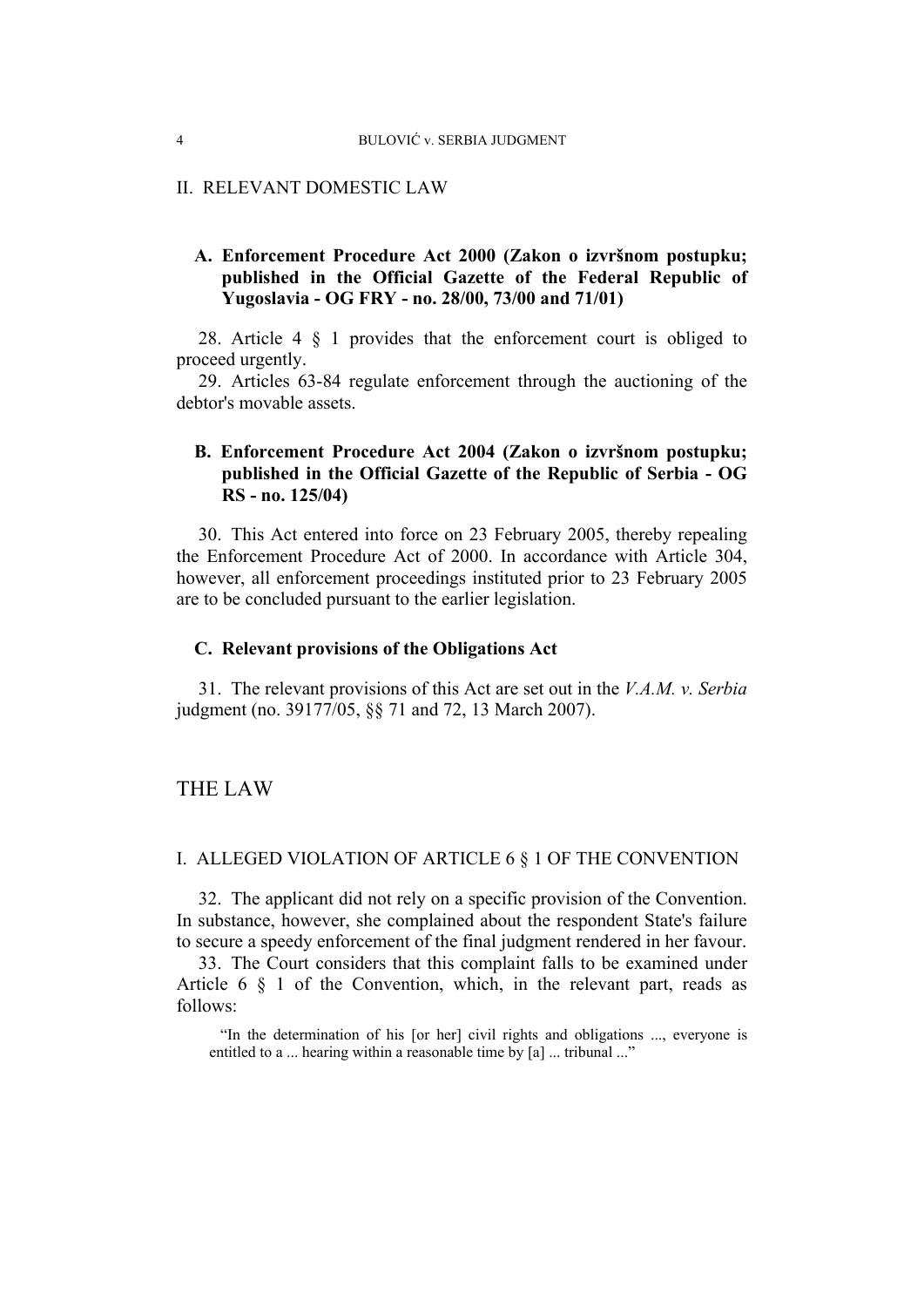#### **A. Admissibility**

#### *1. Exhaustion of domestic remedies*

34. The Government submitted that the applicant had not exhausted all effective domestic remedies. In particular, she had failed to bring a separate civil lawsuit under Articles 172, 199 and 200 of the Obligations Act, as well as to refer to the relevant provisions of the Convention which were directly applicable.

35. The applicant contested the effectiveness of this remedy.

36. The Court has already held that the above remedy could not be deemed effective within the meaning of its established case-law under Article 35 § 1 of the Convention (see *Tomić v. Serbia*, no. 25959/06, §§ 76 and 81, 26 June 2007). It sees no reason to depart from this finding in the present case and concludes, therefore, that the Government's objection must be rejected.

# *2. The applicant's "victim status" and the application of Article 37 § 1 (b) of the Convention*

37. The Government noted that the applicant had been "fully compensated" by S.B. and that the Municipal Court had sent her an official apology for the excessive length of the impugned proceedings. She was therefore no longer a "victim", within the meaning of Article 34 of the Convention (see *Faulkner v. United Kingdom*, no. 37471/97, decision of 18 September 2001).

38. The Government further argued, in the alternative, that the application should be struck out of the Court's list of cases because the matter had already been resolved.

39. The Court recalls that a decision or a measure favourable to the applicant is not in principle sufficient to deprive him or her of the status of "victim" unless the national authorities have acknowledged, either expressly or in substance, and then afforded redress for, the breach of the Convention complained of (see, for example, *Dalban v. Romania* [GC], no. 28114/95, § 44, ECHR 1999-VI).

40. Even assuming that the applicant has obtained a sufficiently unequivocal acknowledgement of the violation allegedly suffered (see paragraph 27 above), the Government have failed to provide her with any compensation for the delay in question. It is further noted that the applicant's case is clearly distinguishable from that of *Faulkner* to which the Government referred. The Court therefore finds that the applicant has retained her victim status and dismisses the Government's objection in this regard.

41. Finally, the Court considers that in the absence of the said compensation "the effects of a possible violation of the Convention" remain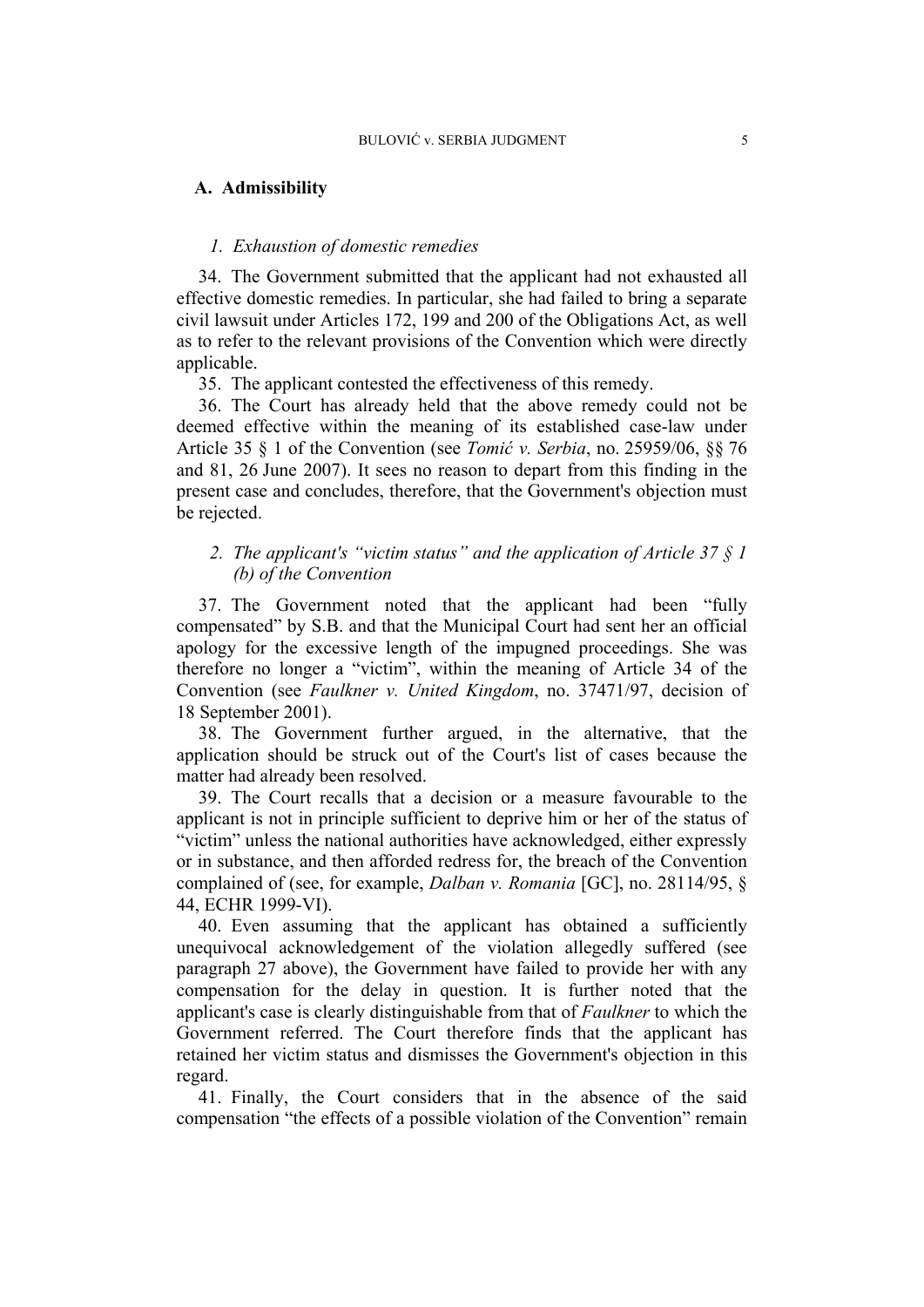yet to be "redressed" by the respondent State (see *Kaftailova v. Latvia* (striking out) [GC], no. 59643/00, § 48, 7 December 2007, as regards the general principles). Thus the matter cannot be struck out of the Court's list in accordance with Article 37 § 1 (b) of the Convention.

#### *3. Conclusion*

42. The Court considers that the applicant's complaint is not manifestly ill-founded within the meaning of Article 35 § 3 of the Convention and finds no other ground to declare it inadmissible. The application must therefore be declared admissible.

#### **B. Merits**

#### *1. Arguments of the parties*

43. The Government maintained that there had been no violation of Article 6 § 1 of the Convention.

44. In particular, as regards the period after 3 March 2004, they pointed out that the proceedings in question had been stayed in accordance with the relevant domestic legislation.

45. Finally, the Government argued that the misplacement of the applicant's case file was a "technical error" which could not have been rectified in the absence of the applicant's specific objection to this effect.

46. The applicant disagreed and reaffirmed her original complaints.

#### *2. Relevant principles*

47. The Court recalls that the execution of a judgment given by a court must be regarded as an integral part of the "trial" for the purposes of Article 6 (see *Hornsby v. Greece*, judgment of 19 March 1997, *Reports of Judgments and Decisions* 1997-II, p. 510, § 40).

48. Further, a delay in the execution of a judgment may be justified in particular circumstances. It may not, however, be such as to impair the essence of the right protected under Article 6 § 1 of the Convention (see *Immobiliare Saffi v. Italy* [GC], no. 22774/93, § 74, ECHR 1999-V).

49. Finally, irrespective of whether a debtor is a private or a Statecontrolled actor, it is up to the State to take all necessary steps to enforce a final court judgment and, in so doing, ensure the effective participation of its entire apparatus (see, *mutatis mutandis*, *Pini and Others v. Romania*, nos. 78028/01 and 78030/01, §§ 174-189, ECHR 2004-V (extracts); see also *mutatis mutandis*, *Hornsby*, cited above, p. 511, § 41).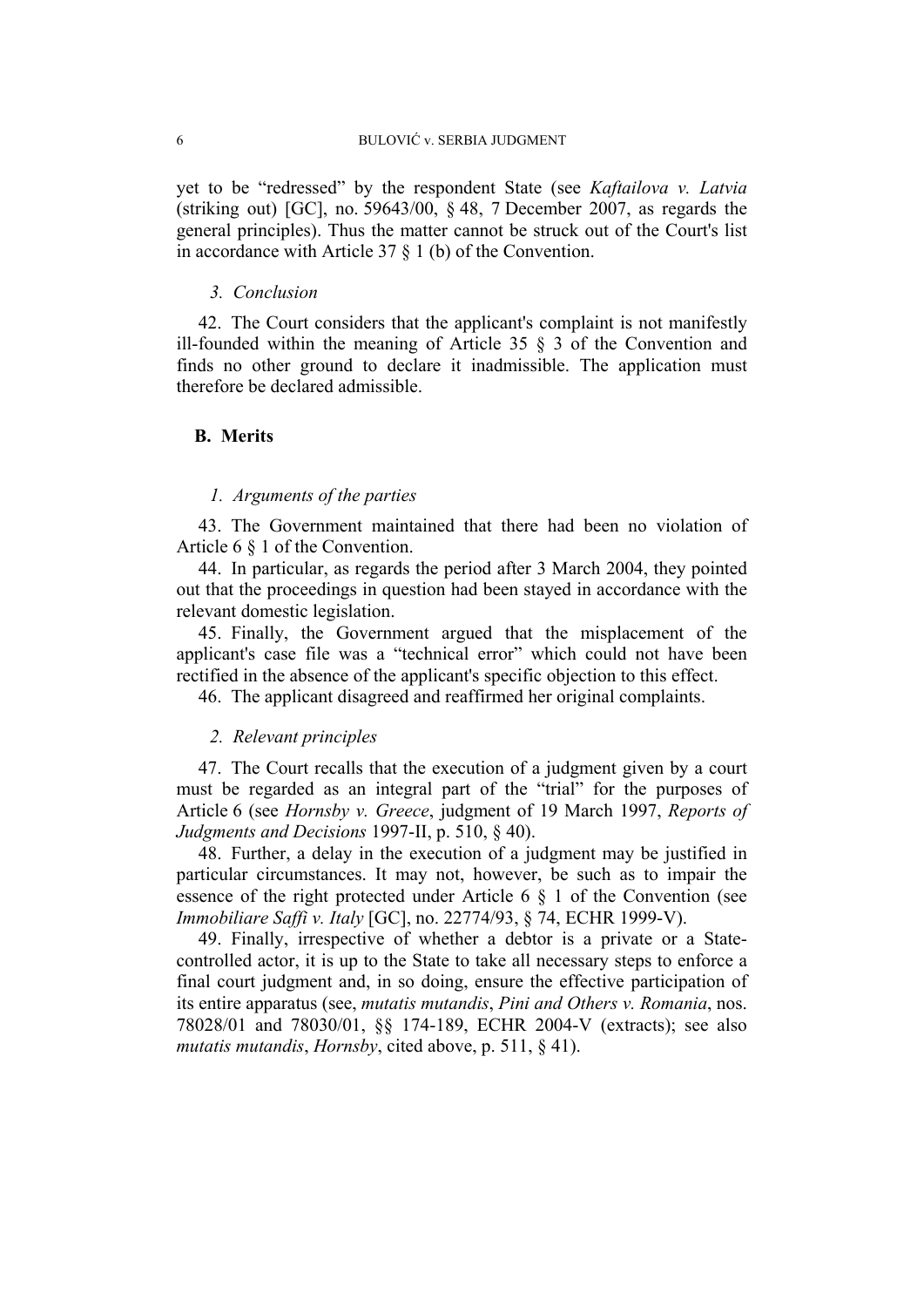#### *3. The Court's assessment*

50. The Court notes first that the impugned proceedings ended on 17 May 2007 (see paragraph 25 above). These proceedings had thus been ongoing for some three years and two months since the Serbian ratification of the Convention on 3 March 2004 (the period which falls within this Court's competence *ratione temporis*).

51. Secondly, the Court observes that, in order to determine the reasonableness of the delay in question, regard must also be had to the state of the case on the date of ratification (see, *mutatis mutandis*, *EVT Company v. Serbia*, no. 3102/05, § 51, 21 June 2007) and notes that on 3 March 2004 the proceedings complained of had already been pending for approximately seven years and six months (see paragraphs 9-18 above).

52. Thirdly, it would appear that the applicant's case file had been misplaced by the Municipal Court from 14 April 2004 until 25 October 2006, which is why there were no procedural developments in the meantime. Indeed, the President of the Municipal Court had himself admitted as much (see paragraph 21 above).

53. Finally, the proceedings in question ended not as a result of the successful seizure carried out by the Municipal Court, but because of the applicant's decision to withdraw her enforcement request in response to the debtor's payment (see paragraphs 25-26 above).

54. In these circumstances, the Court considers that the Serbian authorities had failed to conduct the impugned enforcement proceedings effectively, thereby impairing the essence of the applicant's "right to a court". There has accordingly been a violation of Article 6 § 1 of the **Convention** 

### II. APPLICATION OF ARTICLE 41 OF THE CONVENTION

#### 55. Article 41 of the Convention provides:

"If the Court finds that there has been a violation of the Convention or the Protocols thereto, and if the internal law of the High Contracting Party concerned allows only partial reparation to be made, the Court shall, if necessary, afford just satisfaction to the injured party."

#### **A. Damage**

56. The applicant did not submit a claim for pecuniary or non-pecuniary damages. Accordingly, the Court considers that there is no call to award her any sum on that account.